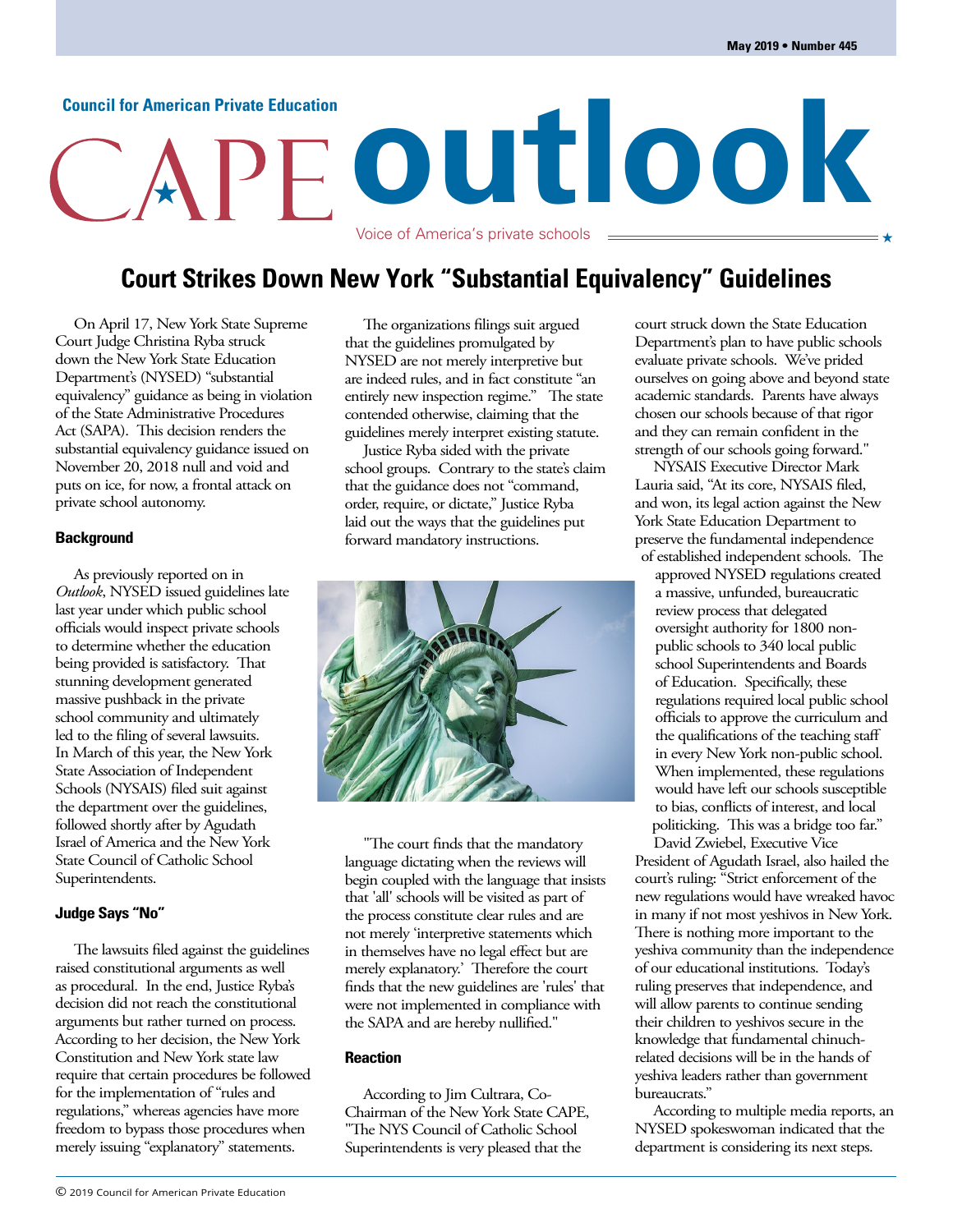## CAPE

### **CAPE member organizations: Agudath Israel of America**

**American Montessori Society**

**Association Montessori International–USA**

**Association of Christian Schools International**

**Association of Christian Teachers and Schools**

**Association of Waldorf Schools of N.A.**

**Christian Schools International**

**Council of Islamic Schools in North America**

**Council on Educational Standards and Accountability**

**Evangelical Lutheran Church in America**

**Friends Council on Education Islamic Schools League of America**

**Jesuit Schools Network**

**Lutheran Church–Missouri Synod**

**National Association of Episcopal Schools**

**National Association of Independent Schools**

**National Catholic Educational Association**

**National Christian School Association**

**Office for Lasallian Education**

**Oral Roberts University Educational Fellowship**

**Seventh-day Adventist Board of Education**

**United States Conference of Catholic Bishops**

**Wisconsin Evangelical Lutheran Synod Schools**

**Affiliated State Organizations a coalition of national associations serving private schools K-12**

**Executive Director: Michael Schuttloffel**

**Outlook is published monthly (September to June) by CAPE. An annual subscription is \$35. ISSN 0271-145**

**1300 Pennsylvania Ave, NW**

**#190-433**

**Washington, DC 20004 Tel: 844-883-CAPE (email) cape@capenet.org www.capenet.org**

\* \* \*

## **Florida, Tennessee Pass Choice Legislation**

Two states passed significant school choice bills designed to give low-income families the opportunity to send their children to private schools they might not otherwise be able to afford.

## **Florida**

The Florida Legislature has approved legislation creating the Family Empowerment Scholarship (FES) program, which Governor Ron DeSantis is expected

to sign. The program would allow up to 18,000 students to receive vouchers to attend private schools in the first year of the program, with room for growth in future years.

The scholarships would be publicly

funded by the state and would be equal to 95% of the state contribution to school districts per student. Families making up to 300% of the federal poverty level would be eligible to participate, however those with lower incomes would be prioritized.

The impetus for the program arose out of the waiting list for the Florida Tax Credit Scholarship program (FTC). Despite being one of the largest school choice programs in the country, the FTC has a waiting list of 13,000 students. Earlier in the year, Governor DeSantis called for the Legislature to pass new legislation that would meet the educational needs of families on the waiting list.

The new legislation also brings to fruition a goal that has been pursued by school choice advocates in Florida since Jeb Bush was governor. The former governor was on the floor of the Florida House of Representatives when the final vote was tallied and tweeted, "Incredible day in Tallahassee to witness the passage of historic legislation that will usher in greater educational freedom for Florida families."

A 2006 decision by the Florida Supreme Court struck down a voucher program signed into law by Governor Bush in 1999. However, in the intervening years, that decision has come under heavy criticism, and this year Governor DeSantis appointed three new justices to Florida high court. School choice advocates are hopeful that the new program will survive a court challenge.

## **Tennessee**

Tennessee's state legislature has approved legislation creating an education savings account (ESA) program. Eligible students will be able to use on average \$7,300 in public funds for private school tuition and other education expenses such as textbooks, tutoring, and online classes.

While Tennessee already has an ESA program for special needs students, the new program will be open to all students from low-income



families, though, crucially, only in Shelby and Davidson counties (Memphis and Nashville). Fivethousand students will be allowed to participate in the program's first year, with that number increasing to 15,000 by year five. Students in the program will be

required to take the state assessment on English and math.

Tennessee Governor Bill Lee, who made school choice a priority in his first year in office, tweeted his support, describing the bill as an "ESA bill that provides more choices for more students and families. This is an important day and I look forward to signing this bill into law."

According to the Beacon Center of Tennessee, "Governor Lee's top legislative priority gives thousands of children their first real opportunity to select the educational setting that best fits their needs and confirms school choice is here to stay in Tennessee."

Shaka Mitchell, Tennessee State Director of the American Federation for Children, said in a statement, "Today's vote marks a historic victory for students in Tennessee. Members of the House and Senate voted to open doors for children who have been trapped in failing schools for far too long. They voted to rightly give families choice when it comes to their child's education. They voted to set children on a path to success."

In April, U.S. Secretary of Education Betsy DeVos visited Tennessee and led a roundtable discussion on school choice at the state Capitol in Nashville with Governor Lee. According to the Department of Education, Secretary DeVos said, "I'm pleased to see education leaders in Tennessee willing to act boldly on behalf of their students. Governor Lee is passionate about improving education outcomes and is working hard to introduce creative changes to the current system."

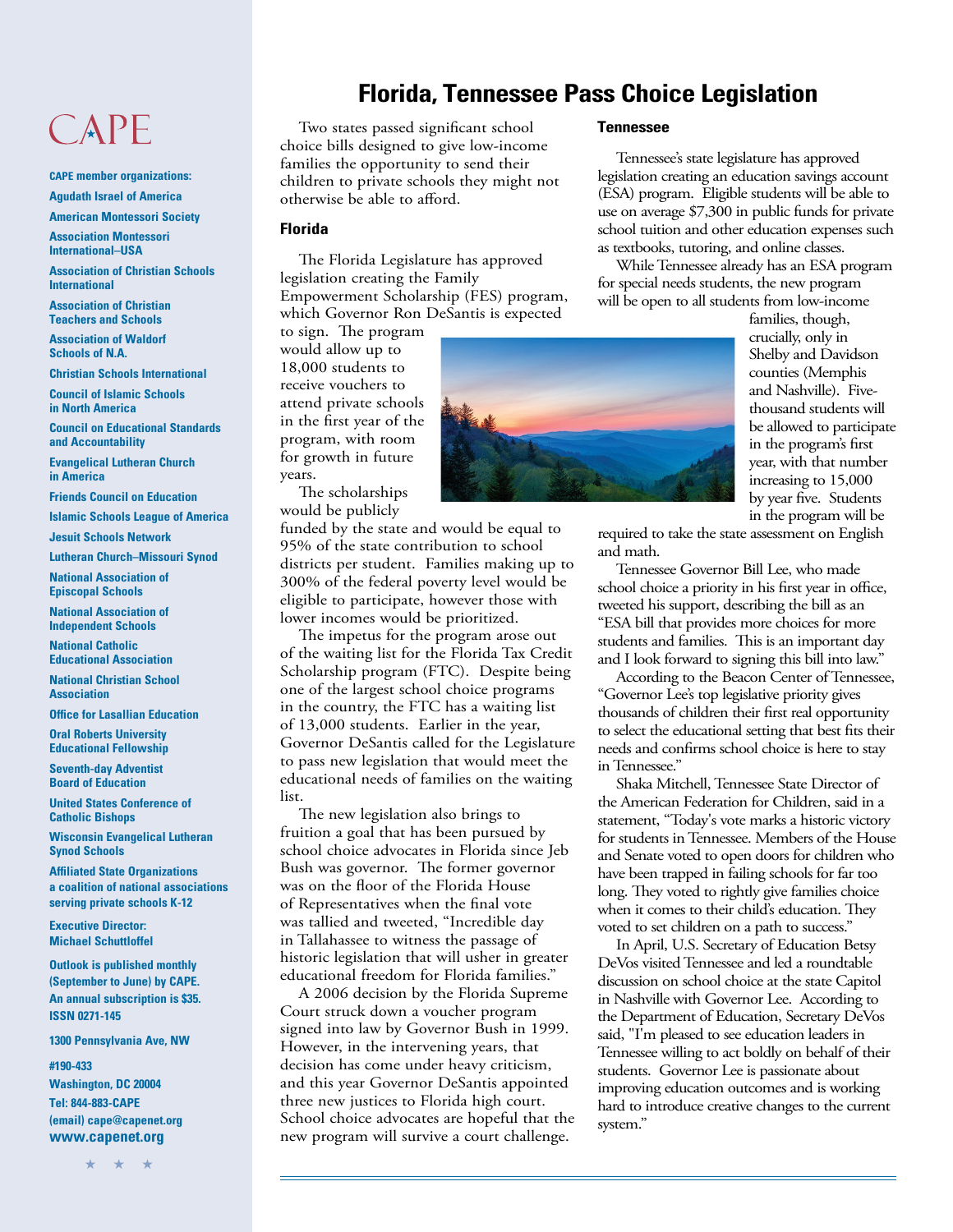## **In The States**

## **Pennsylvania**

The speaker of the Pennsylvania House of Representatives has introduced legislation expanding the state's Educational Improvement Tax Credit Program by \$100 million. If passed, that would nearly double what is already one of the nation's larger school choice programs. The legislation would also allow for future growth through the inclusion of an "escalator" clause, which would raise the program cap in future years if 90 percent of the credits are claimed. Additionally, the bill would raise the income limits in the hopes of increasing the ability of middle-income families to participate in the program. Approximately 34,000 scholarships were awarded under the program in 2016-17, however, according to the Commonwealth Foundation, as many as 26,000 applications had to be declined because of program caps.

### **Iowa**

In the closing days of its session, the Iowa Legislature raised the cap on the state's tax credit scholarship program from \$13 million to \$15 million. According to the American Federation for Children, "this will result in scholarships for nearly 1,800 more students, allowing them to attend a school of their family's choice."



### **Arkansas**

State lawmakers in Arkansas declined to approve school choice legislation for the second consecutive legislative session. A tax credit scholarship program for children from low income families was passed by the Arkansas Senate but was voted down in the House Education Committee. A proposed pilot program that would have consisted of fivehundred voucher scholarships for students from low income families in Pulaski County (which includes the capital city of Little Rock) also went down to defeat, despite Governor Asa Hutchinson's strong support. In a press release, Governor Hutchinson said that "Every student deserves the opportunity to reach his or her potential." Opposition was intense, and then

some, with one legislator comparing the bill to the horrific Tuskegee experiments.

#### **Louisiana**

In April, the Louisiana Federation for Children released the results of its annual Parental Satisfaction Survey gauging parent attitudes towards the Louisiana Scholarship Program, a voucher program serving students from lowincome families. According to the survey, "92.5 percent of parents are very satisfied or satisfied with their child's current scholarship school. 96.7 percent of parents are happy with their child's academic progress at his/her scholarship school. 99.2 percent of parents say their child feels safe in his/her scholarship school. 99.1 percent of parents say they and their children feel welcome at their child's current scholarship school." 6,928 students are receiving scholarships, with an average voucher value of approximately \$6,000. While parental satisfaction appears high, school choice advocates have nonetheless expressed concerns that the state has imposed heavy regulations on the program that have discouraged private schools from participating.

## **Oklahoma**

The Oklahoma House of Representatives declined to vote on legislation passed by the Senate raising the cap on the state's Equal Opportunity Scholarship Act, a tax credit scholarship program serving low-income children. The legislation, sponsored by Senator Dave Rader (Tulsa), sought to address the fact that the amount of private funds donated under the program had exceeded the cap on the tax credits. By raising the income cap, program supporters hoped to increase access to the program. The bill would have increased the annual cap to \$20 million from \$5 million, with half of those funds being available for public school programs.

#### **Kansas**

The Kansas Legislature has passed a bill that includes language restoring the original intent of the Tax Credit for Low Income Students Scholarship Program. Under the program, only students (and incoming kindergarteners) from low performing public schools have been eligible to receive scholarships for use at private schools. However, past changes to the program unintentionally jeopardized the ability of elementary age students to receive scholarships. The new legislation corrects the program rules and clarifies that low-income students from the lowest performing one-hundred elementary schools in the state are eligible for scholarships.

## **Secretary DeVos in Kentucky**

\* \* \*

In April, Secretary of Education Betsy DeVos visited Lexington, Kentucky for a roundtable discussion with Governor Matt Bevin, Commissioner of Education Wayne Lewis, and families, educators, and elected officials. The conversation centered around school choice and how the proposed [Education Freedom](https://sites.ed.gov/freedom/?utm_content&utm_medium=email&utm_name&utm_source=govdelivery&utm_term)  [Scholarships](https://sites.ed.gov/freedom/?utm_content&utm_medium=email&utm_name&utm_source=govdelivery&utm_term) could help increase the educational options parents have in the Bluegrass State.

After the event, according to a USDE release, the Secretary said, "I am encouraged to see leaders like Gov. Bevin and Commissioner Lewis working to expand education opportunities in their state. They are dedicated to rethinking education and improving outcomes for all students."

"During our roundtable, we received great feedback on our Education Freedom Scholarships proposal," Secretary DeVos added. "If passed, Kentucky could receive up to \$72 million for scholarships for students. These funds could be used for a myriad of opportunities, including access to apprenticeship programs, summer and afterschool education programs, or transportation to and out of district public schools. The sky is truly the limit as leaders here in Kentucky assess their students' needs and how best to utilize this additional money to meet those needs."

Governor Bevin stated, "We are grateful to Secretary DeVos for her visit to Kentucky today and for her strong advocacy for education reform nationwide. In the Commonwealth, we are striving to equip every single child with the best possible opportunity to succeed, and we appreciate the U.S. Department of Education's partnership in this vital endeavor."

Commissioner Lewis added, "If passed by Congress, Education Freedom Scholarships could be used to advance the Kentucky Department of Education's priorities, namely increasing participation in high-quality, early-learning experiences and increasing student access to dual credit coursework and career and technical education courses and programs."

\* \* \*